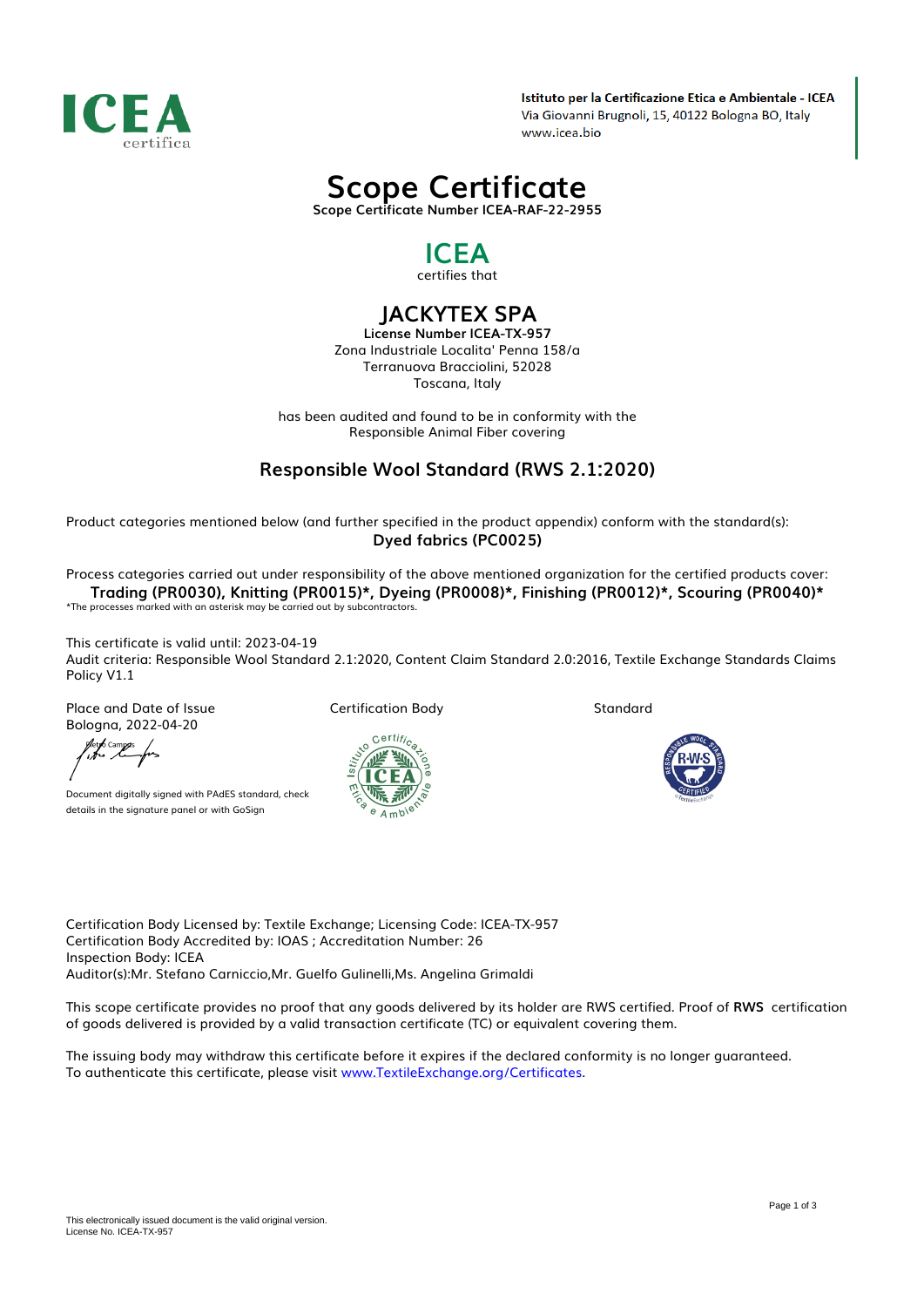

### *Scope Certificate Number ICEA-RAF-22-2955 (continued) JACKYTEX SPA RWS 2.1:2020*

*Under the scope of this certificate, the following products are covered.*

| <b>Products Appendix</b> |                                    |                                                                                         |                                   |                              |  |  |  |
|--------------------------|------------------------------------|-----------------------------------------------------------------------------------------|-----------------------------------|------------------------------|--|--|--|
| <b>Product Category</b>  | <b>Product Details</b>             | <b>Material Composition</b>                                                             | <b>Standard</b><br>l(Label Grade) | <b>Facility Number</b>       |  |  |  |
| Dyed fabrics (PC0025)    | <b>Knitted fabrics</b><br>(PD0058) | 85.00% Responsible Wool (RM0083) + 9.00%<br>Polyamid (RM0182) + 6.00% Elastane (RM0160) |                                   | 1278.3571.357<br>2.3573.6092 |  |  |  |

*Place and Date of Issue Bologna, 2022-04-20*

fler b campos<br>https://www.frs

*Document digitally signed with PAdES standard, check details in the signature panel or with GoSign*

*Certification Body*



*Standard*